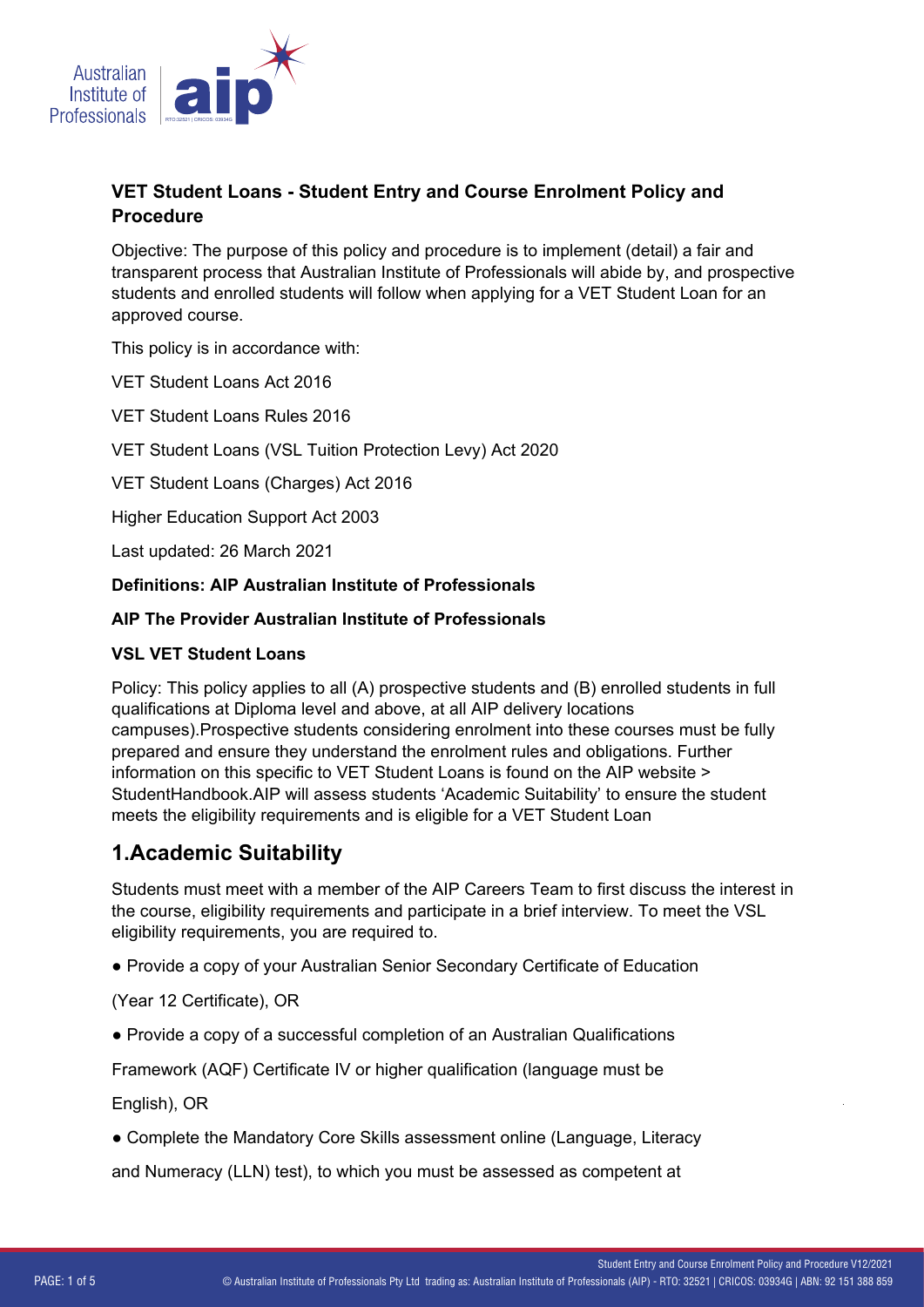

# **2. Fair and Equal Treatment**

The AIP will treat all students and prospective students fairly, by ensuring thatinclusivity is incorporated into AIP's culture. We recognise that there may be individualdifferences and students with needs. These needs are acknowledged,respected and valued.AIP has open, fair and transparent procedures that enable AIP to make decisions on;

භ Selection of prospective students in VET qualifications and/or VET Student

Loans Unit of Study

• Treatment of students

AIP may consider that a student be enrolled in an approved course in accordance withan arrangement / agreement that.

- භ was entered into between AIP, a student's employer / industry body and
- භ Limits / restricts number of enrolments in each course at discretion of AIP.

Admission into AIP's Diploma of Building and Construction and Diploma of Business prospective enrolments who are 18 years of age or older. Further information can be found in the AIP Access and Equity Policy.

## **3. Collection and verification of information**

AIP is required to collect and verify the following information and documents relating toa prospective student applying for a VET Student Loan, including:

- භ Information confirming student's identity
- o Full name
- o Address
- o Personal email and phone
- o Tax File Number (TFN)
- o Commonwealth Higher Education Student Support Number (CHESSN)
- o Unique Student Identifier (USI)
- The student's date of birth
- If the student is under 18, information that:

o One of the signatories to the application is a responsible parent of the student (by submission of the signed parental consent form) or

o the student has received youth allowance on the basis that the student is independent within the meaning of Part 2.11 of the Social Security Act 1991 (received from the student evidence of this assessment in the form of their Centrelink Income Statement.)

භ Information and documents to establish that the student meets the citizenship and residency requirements Further information can be found in the AIP Privacy Policy.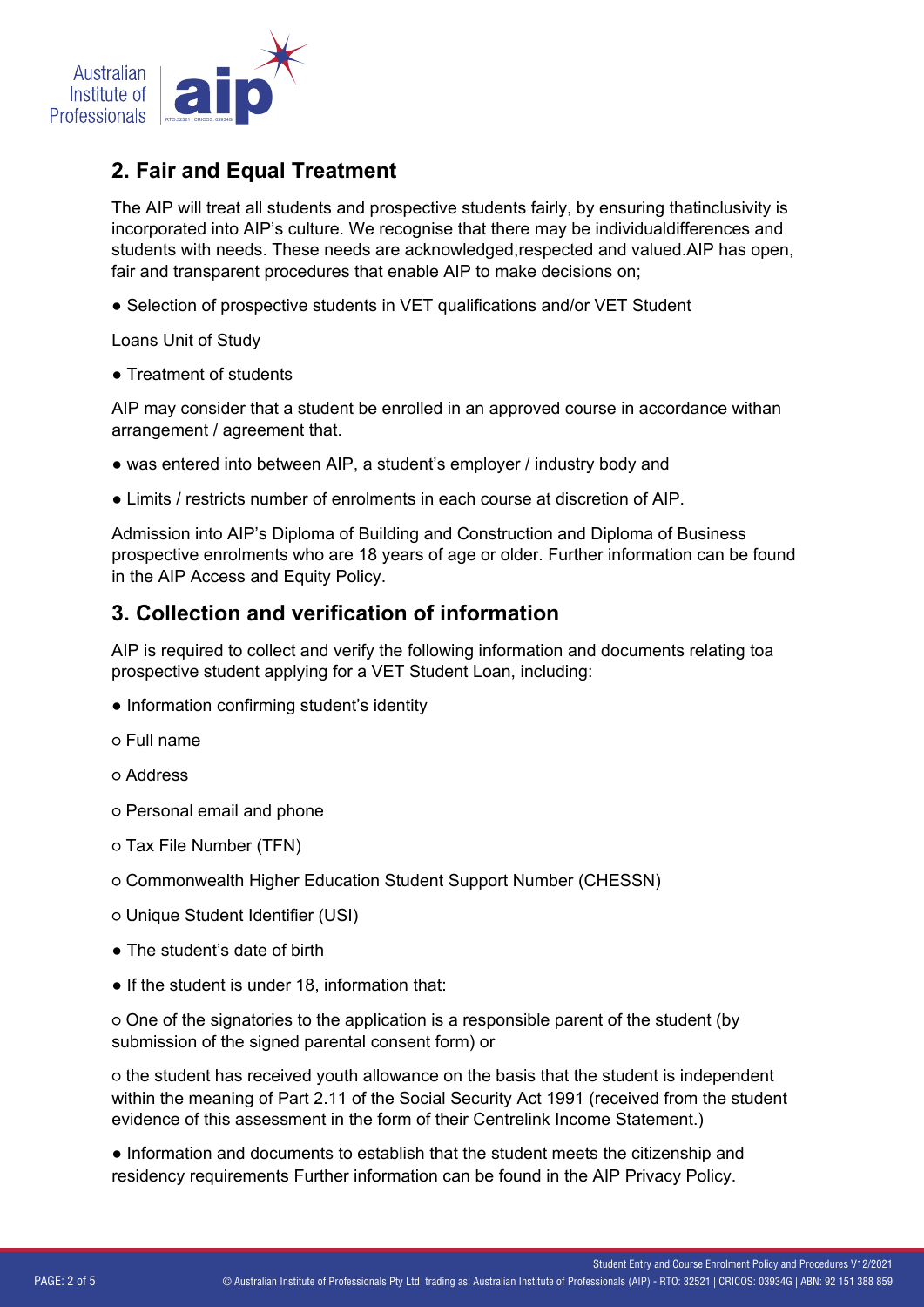

## **4 Applying for a VET Student Loan**

To apply for a VET Student Loan, you must first ensure you meet the eligibility and academic suitability requirements. Enrolment will consist of two (two) components

- භ AIP Enrolment Procedure
- **Commonwealth Assistance Form for VET Student Loan**

Once you have completed Step 01 and enrolled in the VET Student Loans approved course with AIP, after two (2) business days and no sooner, AIP will advise the Department of your intention to apply for a VET Student Loan as indicated on your AIP Enrolment Form. The Department will provide you with login details (via your personal email provided in your enrolment form), where you will gain access to the Commonwealth Assistance Form (eCAF).

භ eCAF is your official application for a VET Student Loan, and also provides the Department your contact details

භ eCAF must be submitted to the Commonwealth at least two (2) days after your enrolment with AIP and before your first Census Day. If you do not submit your eCAF before your first census day, your VET Student Loan will not be activated and your tuition fees will not be covered by the VSL program which may mean you will be liable for the tuition fees payable for that period if the correct Withdrawal Forms are not received by this time also. A census day is the final day you can apply for a VS Loan for that Unit of Study(period), and is the student's responsibility to ensure you are aware of the Census Date and that all required paperwork is submitted.AIP staff that require access to the eCAF system must complete an 'eCAF System Access Request Form' for each staff, signed by the CEO / Authorised Person

# **5 Electronic communications between Students and Commonwealth**

The Secretary will not treat an application by a student for a VET Student Loan made by electronic communication as having been signed by the student if the communication does not contain:

- භ the student's student identifier (USI under the Student Identifiers Act 2014); and
- the student's TFN (or certificate from the Commissioner stating that the student has applied for a TFN); and

භ an acknowledgement by the student that he or she has read and understood the application; and

භ a confirmation by the student of the accuracy of the information in the application

## **6 Student Notices**

Notices will be issued to VET Student Loans applicants enrolled in a VET Student Loans approved course as per the below rules as set out in the Act:

(1) VET Student Loans Statement of Covered Fees

- (a) Issued prior to the first census day
- (2) VET Student Loans Fee Notice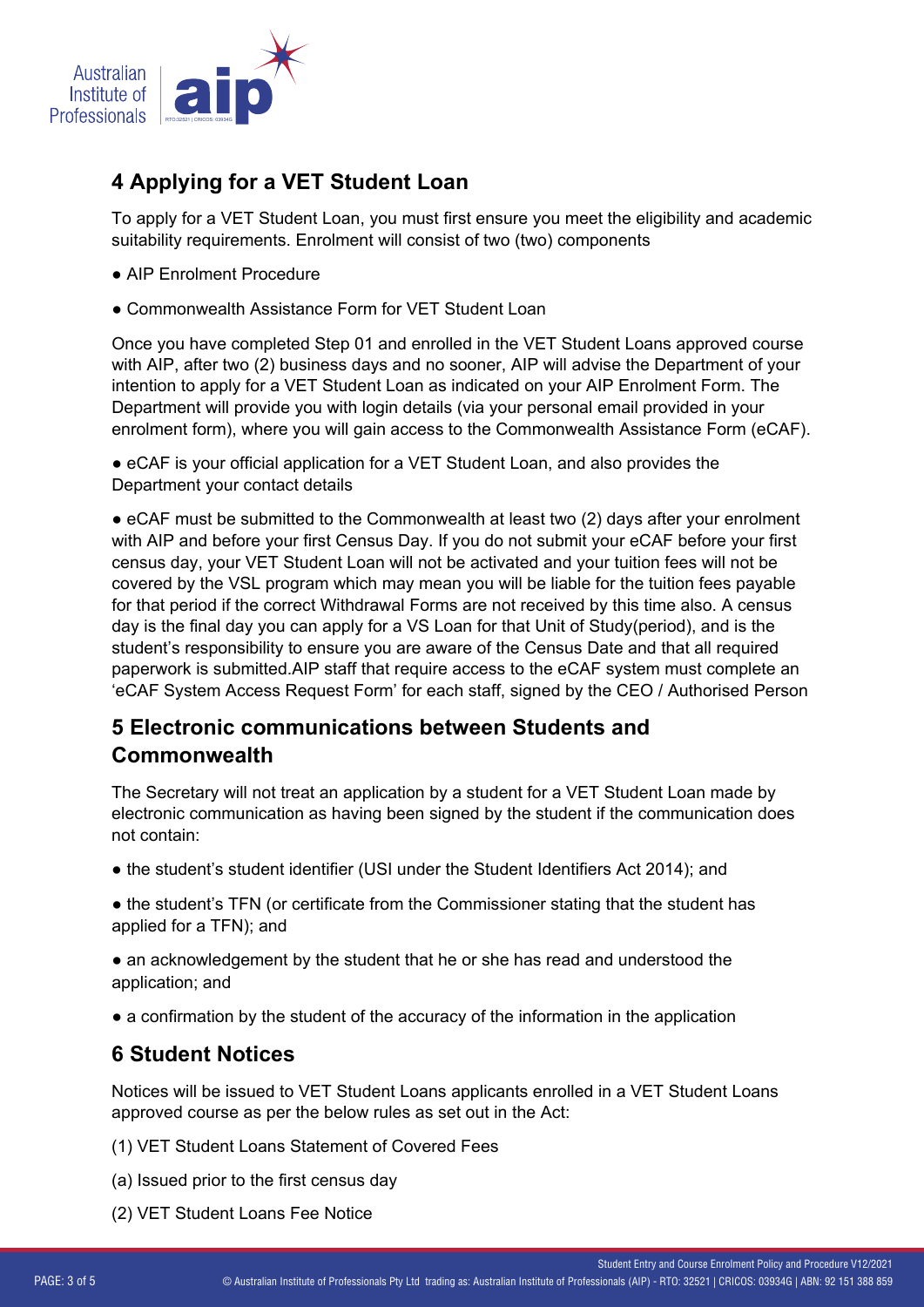

- (a) Issued at least 14 days before Census Day of each Unit of Study
- (3) Commonwealth Assistance Notice (CAN)
- (a) Issued within 28 days after Census Day of each Unit of Study

Further information can be found in the AIP Student Notices Policy.

## **7 Student engagement and progression**

As part of stronger compliance measures, VET Student Loans eligible students will use the eCAF to demonstrate they are engaged with their training and are genuine students having regard to the factors listed as subjection 5(2) of the VET Student Rule. Students are required to indicate continuing engagement only after at least four (4) months have elapsed since their eCAF application was submitted, or they last indicated engagement. The absence of student engagement will be monitored through compliance procedures and may prompt an investigation of student lack of engagement which may trigger the remission of debts. Progression points will be triggered by AIP at predetermined fixed progression points throughout the year. Demonstration of being a genuine student will be required at the course-level, not at the student-level. That is, a student studying two or more courses concurrently will have two or more loans and be required to complete two progression actions and surveys for both courses. Completion of progressions by students is directly connected to the making of payments. Where a student fails to complete two consecutive progressions or where a student indicates they have completed or withdrawn from their course, the department may take the view that they should no longer be considered a genuine student, and payments will be impacted.

### **8 Student awareness**

In determining if a student is a 'genuine student', a factor that is considered is whether the student has knowledge of the course requirements, cost, and duration of thecourse.AIP provides students with information prior to enrolment, including tuition fees and other fees applicable to the VSL eligible course, and student rights and obligations when enrolling in a course and applying for a loan. All prospective students will be provided with a VSL Checklist to be completed as part of their Enrolment to confirm their understanding of all key dates, information and rules pertaining to them course and loan.

Compliance: As far as this policy imposes any obligations on AIP, those obligations are not contractual and do not give rise to any contractual rights. To the extent that this policy describes benefits and entitlements for Team Members they are discretionary in nature and are also not intended to be contractual. The terms and conditions of employment that are intended to be contractual are outlined in a Team Member's Employment

## **Agreement**

AIP may unilaterally introduce, vary, remove, or replace this policy at any time in accordance with VSL Legislation, Act and Rules. Team Members who fail to comply with this policy may face disciplinary action and, depending on the severity or in the case of repeated nonadherence with the policy whether intentional or otherwise, this may include termination of employment Where Team Members witness significant departures from the principles of this Policyby others, they are obligated to report it immediately to their Manager, HR, or an Team Member. Failure to do so constitutes a breach of this Policy & the AIP Code of Conduct. Associated documentation: